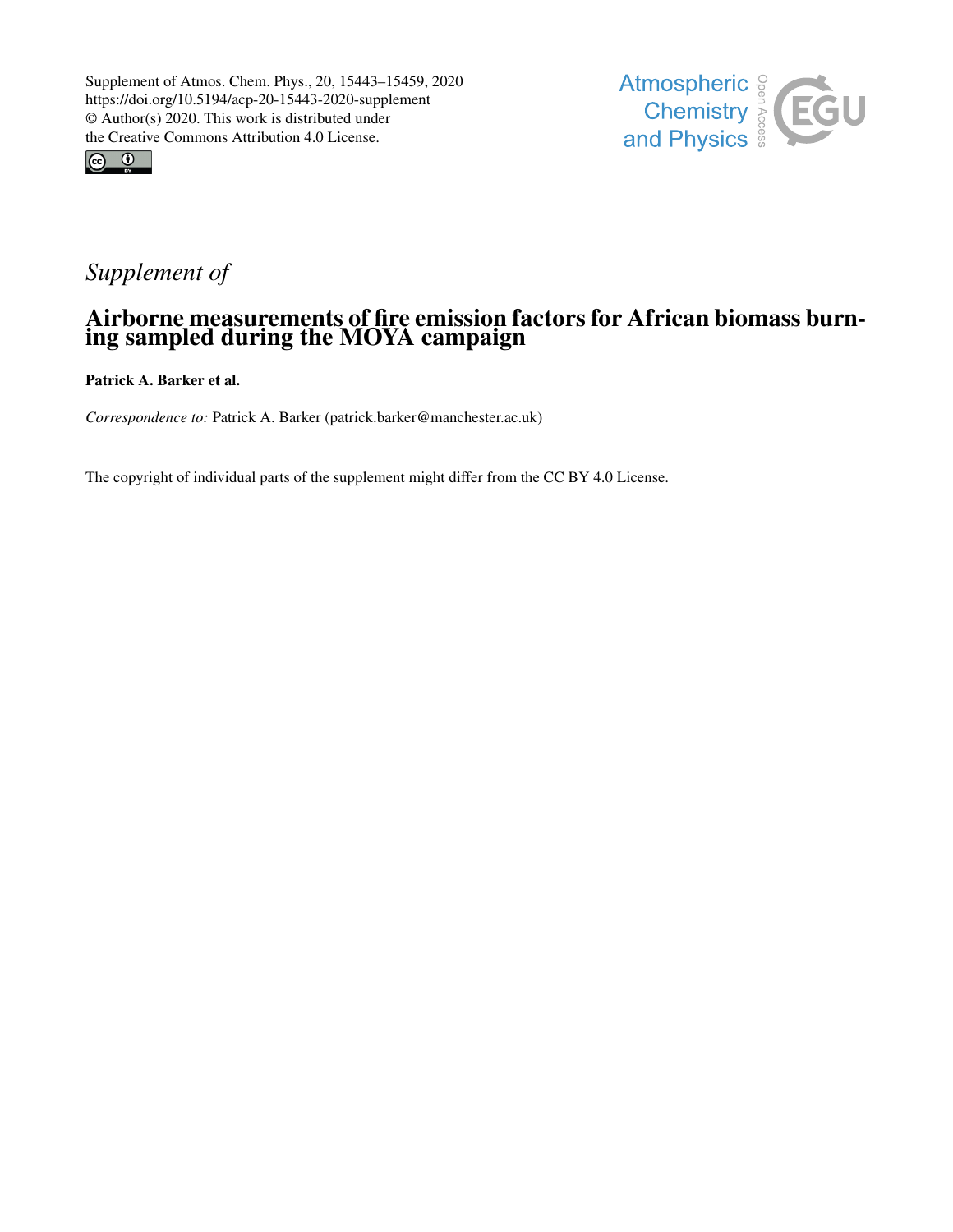## **Supplementary material**



**Figure S1: time series of CO (red), CH<sup>4</sup> (black), CO<sup>2</sup> (blue) and concentrations in the plumes analysed for flight C005. Median WAS canister fill times are marked on the CH<sup>4</sup> time series as pink triangles. Note that some WAS taken in background regions are not shown here.**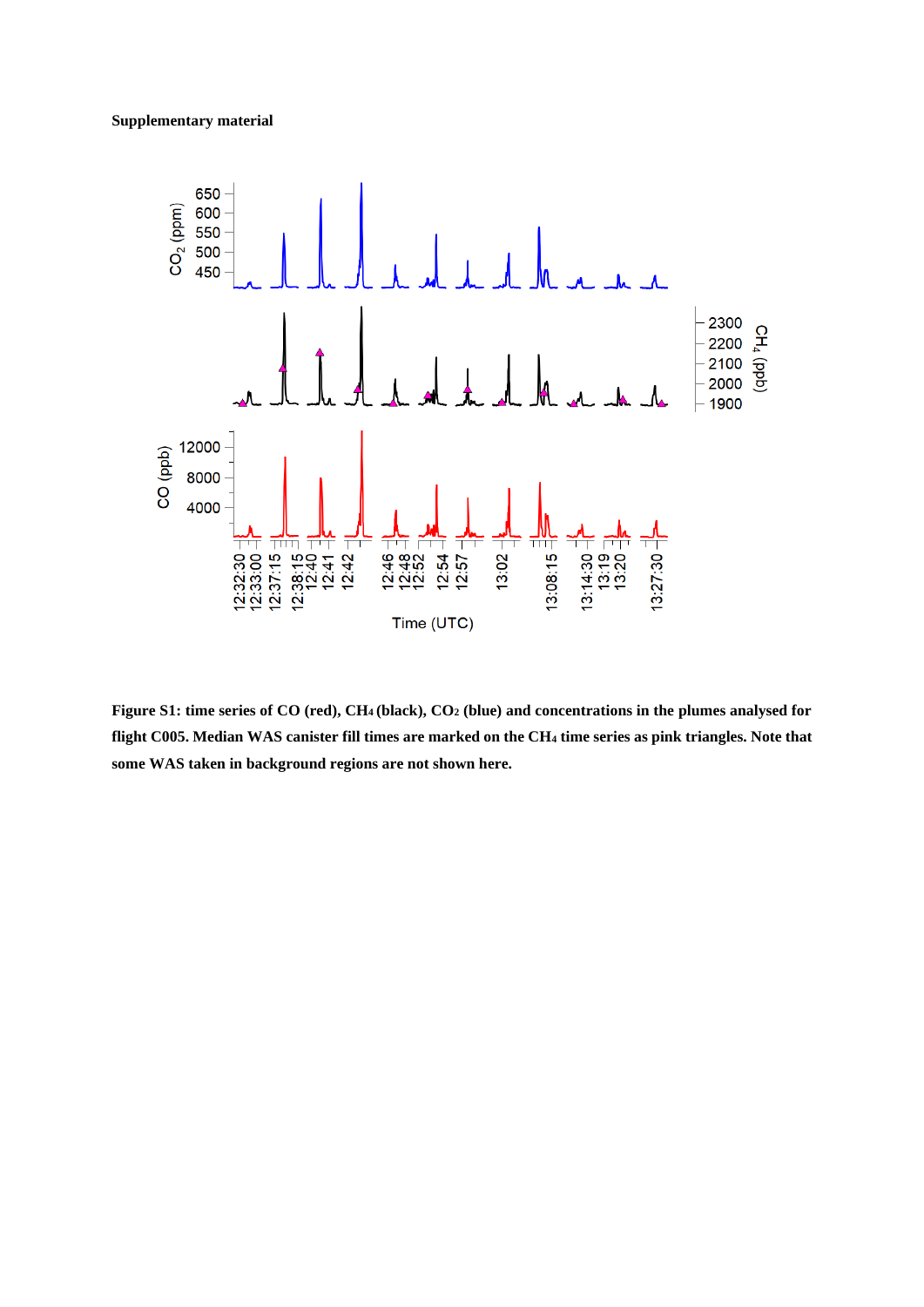

**Figure S2: Keeling plot (δ<sup>13</sup>C-CH<sup>4</sup> vs inverse CH<sup>4</sup> mixing ratio) for all isotope samples taken during the MOYA-II (Uganda) flights C132 (blue), C133 (red) and C134 (green).**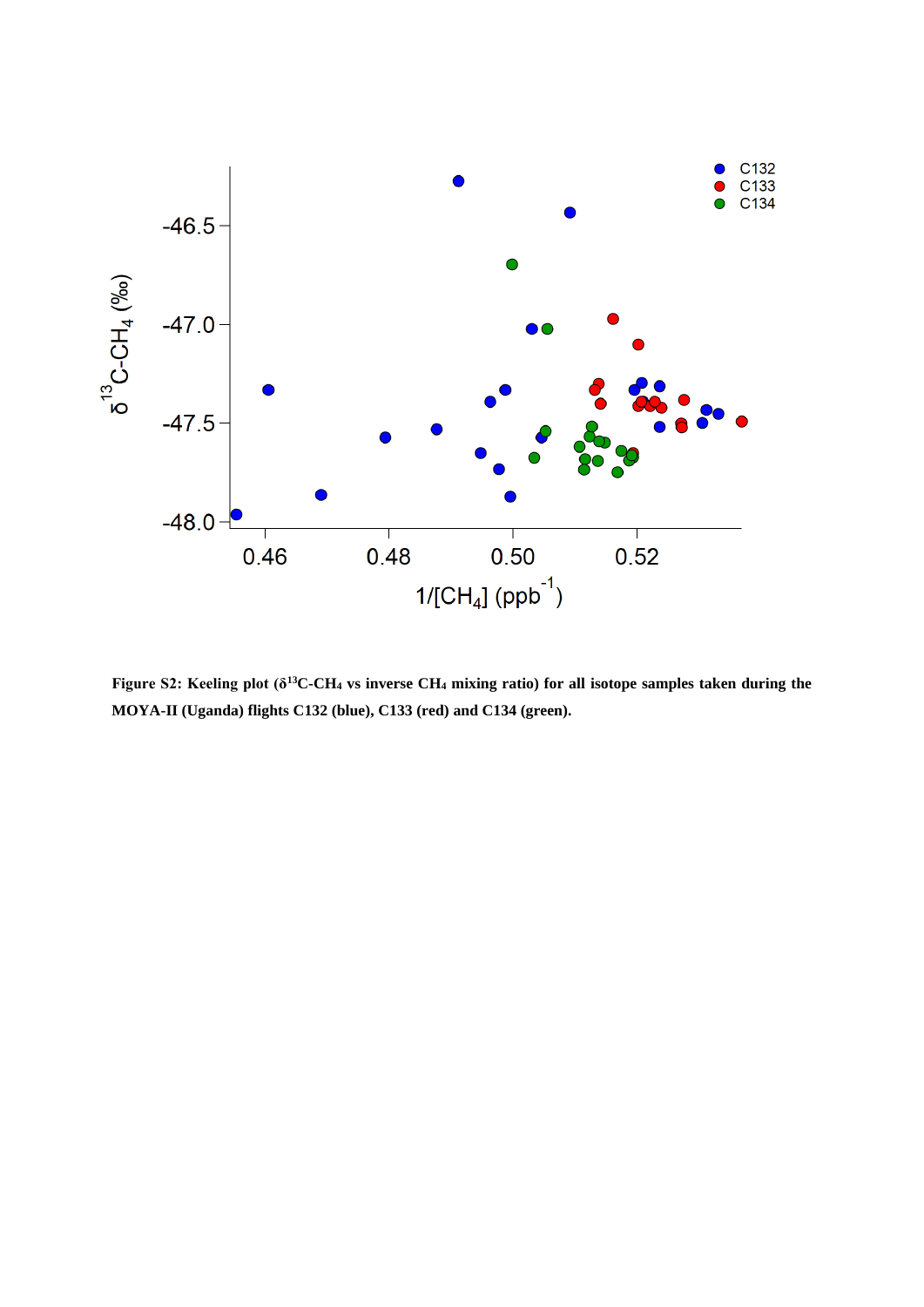

**Figure S3: time series of CO (red), CH<sup>4</sup> (black), CO<sup>2</sup> (blue) and concentrations in the plumes analysed for flight C133. Median WAS canister fill times are marked on the CH<sup>4</sup> time series as pink triangles. Note that some WAS taken in background regions are not shown here.**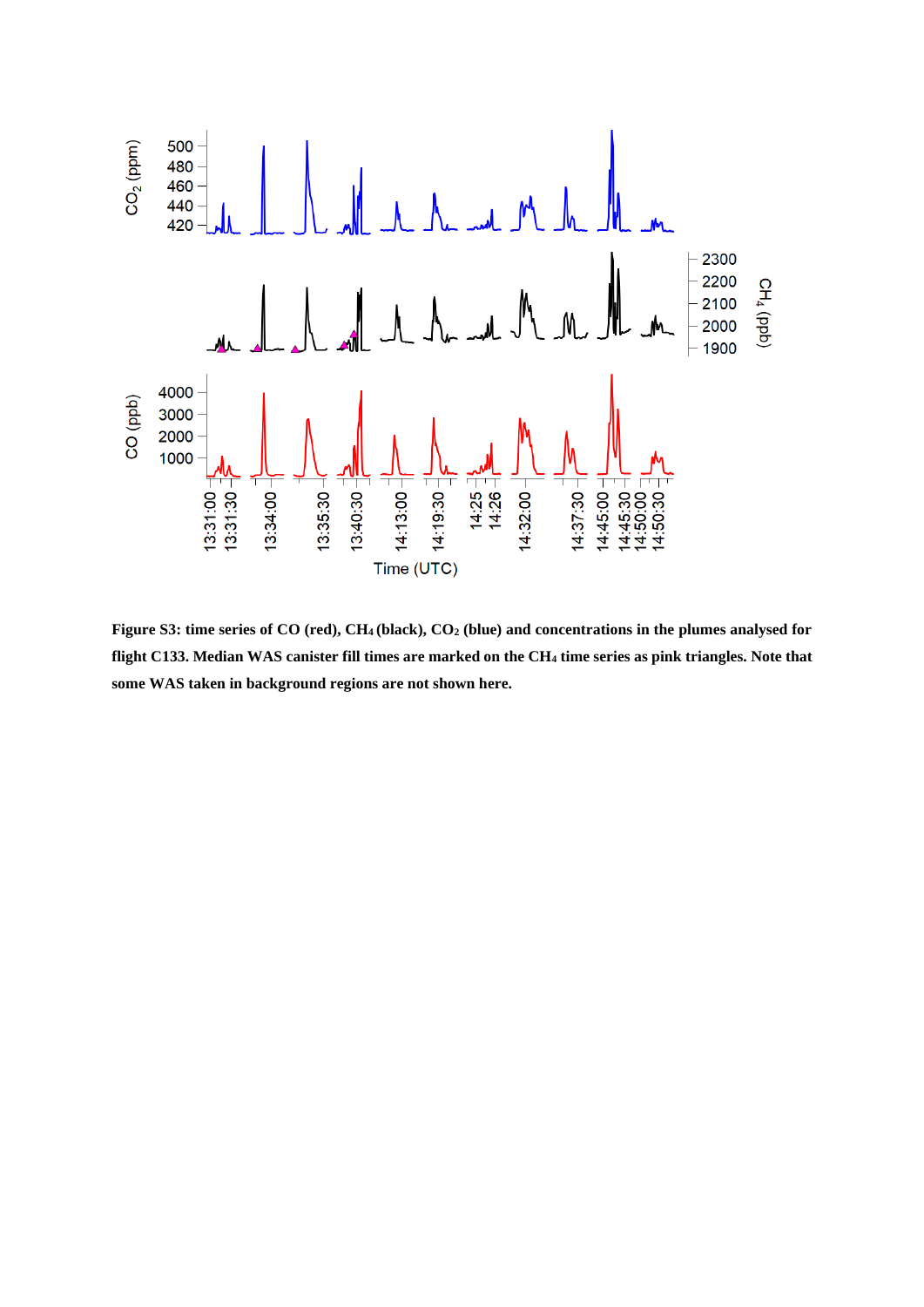

**Figure S4: time series of CO (red), CH<sup>4</sup> (black), CO<sup>2</sup> (blue) and N2O (green) concentrations in the nine plumes analysed for flight C134. N2O data quality was insufficient for calculation of EF for the first three plumes, hence these are not shown. Median WAS canister fill times are marked on the CH<sup>4</sup> time series as pink triangles. Note that some WAS taken in background regions are not shown here.**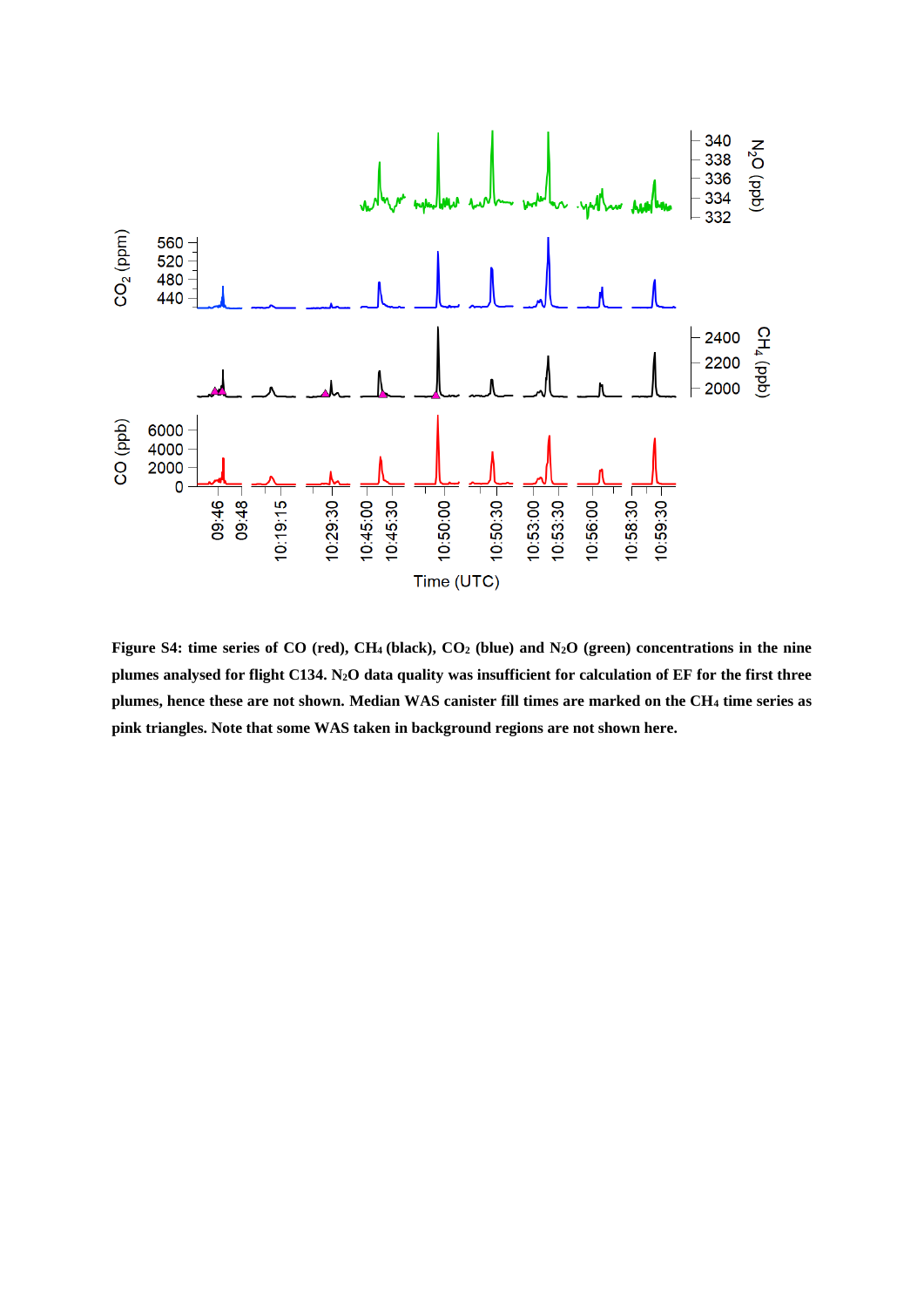

**Figure S5: N2O EF vs modified combustion efficiency for six biomass burning plumes sampled in flight C134 during MOYA-II.** 



**Figure S6: (a) CO mixing ratio time series over the course of flight C006, with the plumes exceeding the statistical threshold shown in orange and the background shown in purple. The plume selection threshold is also shown as a dashed line. (b) time series of CO (red), CH<sup>4</sup> (black) and CO<sup>2</sup> (blue) concentrations over flight C006, the biomass burning plumes chosen for analysis are highlighted in grey. Median WAS canister collection times are shown as pink triangles**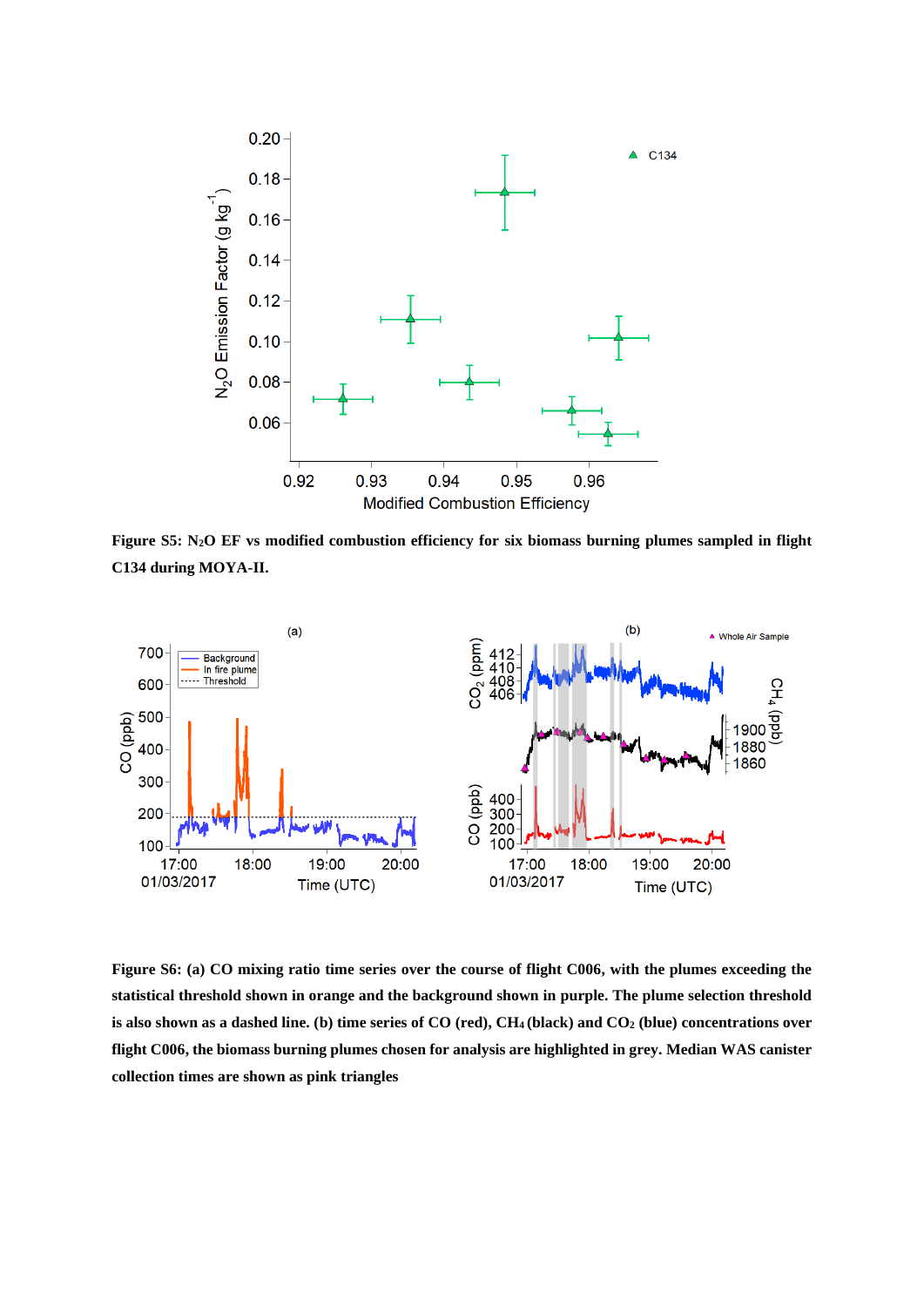

**Figure S7: (a) CO mixing ratio time series over the course of flight C006, with the plumes exceeding the statistical threshold shown in orange and the background shown in purple. The plume selection threshold is also shown as a dashed line. (b) time series of CO (red), CH<sup>4</sup> (black) and CO<sup>2</sup> (blue) concentrations over flight C006, the biomass burning plumes chosen for analysis are highlighted in grey. Median WAS canister collection times are shown as pink triangles**

## **Comparison of peak integration and regression method for emission factor calculation**

During this work, two separate methods were used to calculate emission ratios (ER). The first method involves using the integrated plume area with background subtracted in the concentration time series for each plume, the second uses weighted regression analysis of in-plume species vs in-plume tracer CO from which ER with respect to CO is obtained from the gradient. Both analytical methods have been used to calculate ERs and emission factors (EF) for both the near-field and far-field fire emissions. The comparison between the two methods is presented here.

The regression analyses of the near-field flights are shown in Fig. S8 and S9. For the MOYA-II near-field flights where HCN was used as a biomass burning tracer, A seven standard deviation CO threshold above mean background was used to select in-plume data as is used for the MOYA-I near-field flights. For the integration analysis of the far-field flights, all enhanced in-plume data (Fig. S6 and S7) is treated as a single 'plume', and the averaged background subtracted from the integrated area under all in-plume data is used to calculate one ER per flight. The CH<sub>4</sub> and CO<sub>2</sub> EFs and their respective uncertainties calculated from each method are shown in Fig. S10.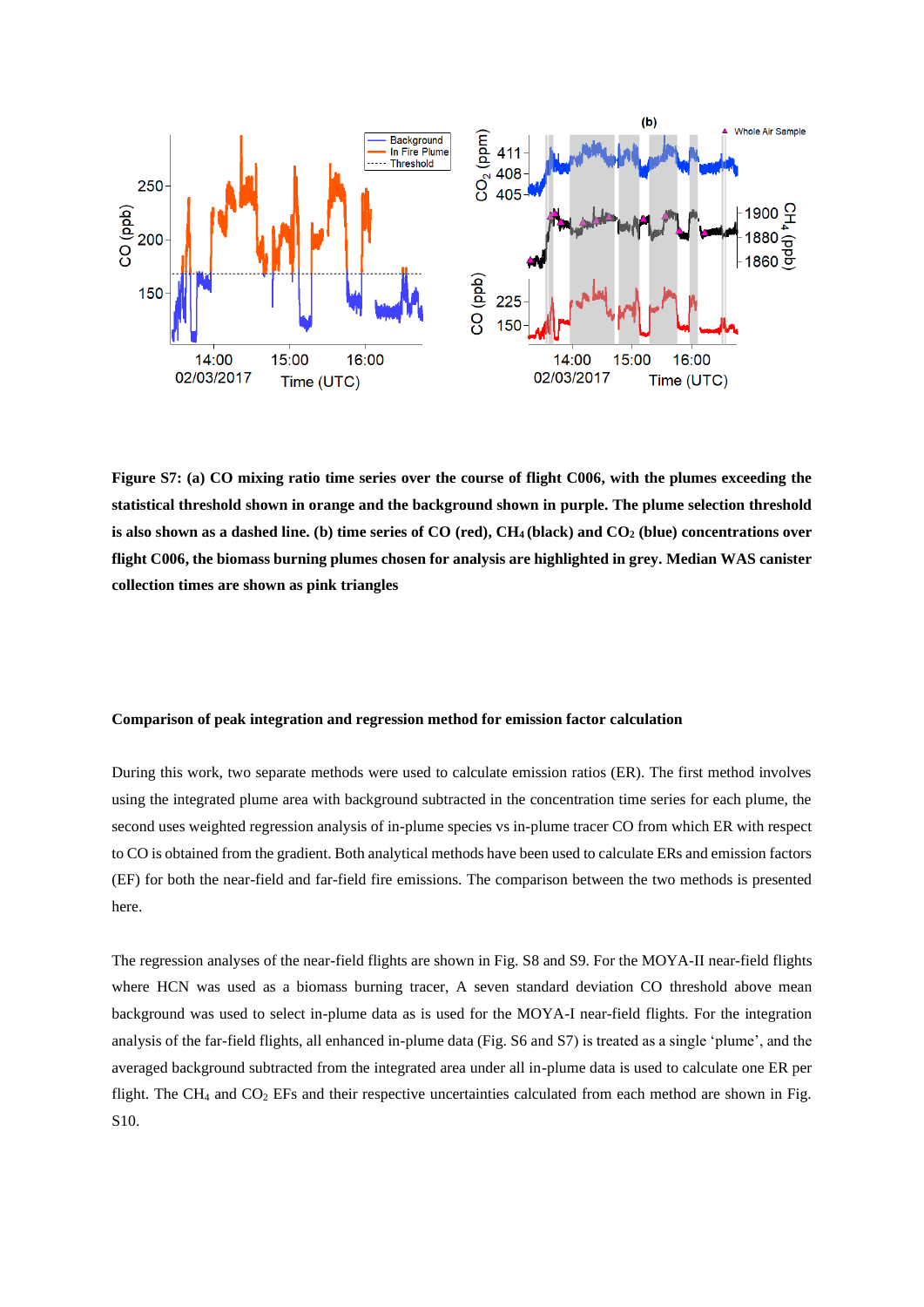

**Figure S8: Linear regressions of in-plume (a) CH<sup>4</sup> and (b) CO<sup>2</sup> mixing ratio versus in-plume CO mixing ratio for flight C004 and (c) CH<sup>4</sup> and (d) CO<sup>2</sup> mixing ratio versus in-plume CO for flight C005. The linear regressions are calculated using the York regression method, and are weighted towards CO and CH4/CO<sup>2</sup> measurement uncertainty (York et al. 2004). ERs obtained from the slope are also shown, as well as the calculated EFs.**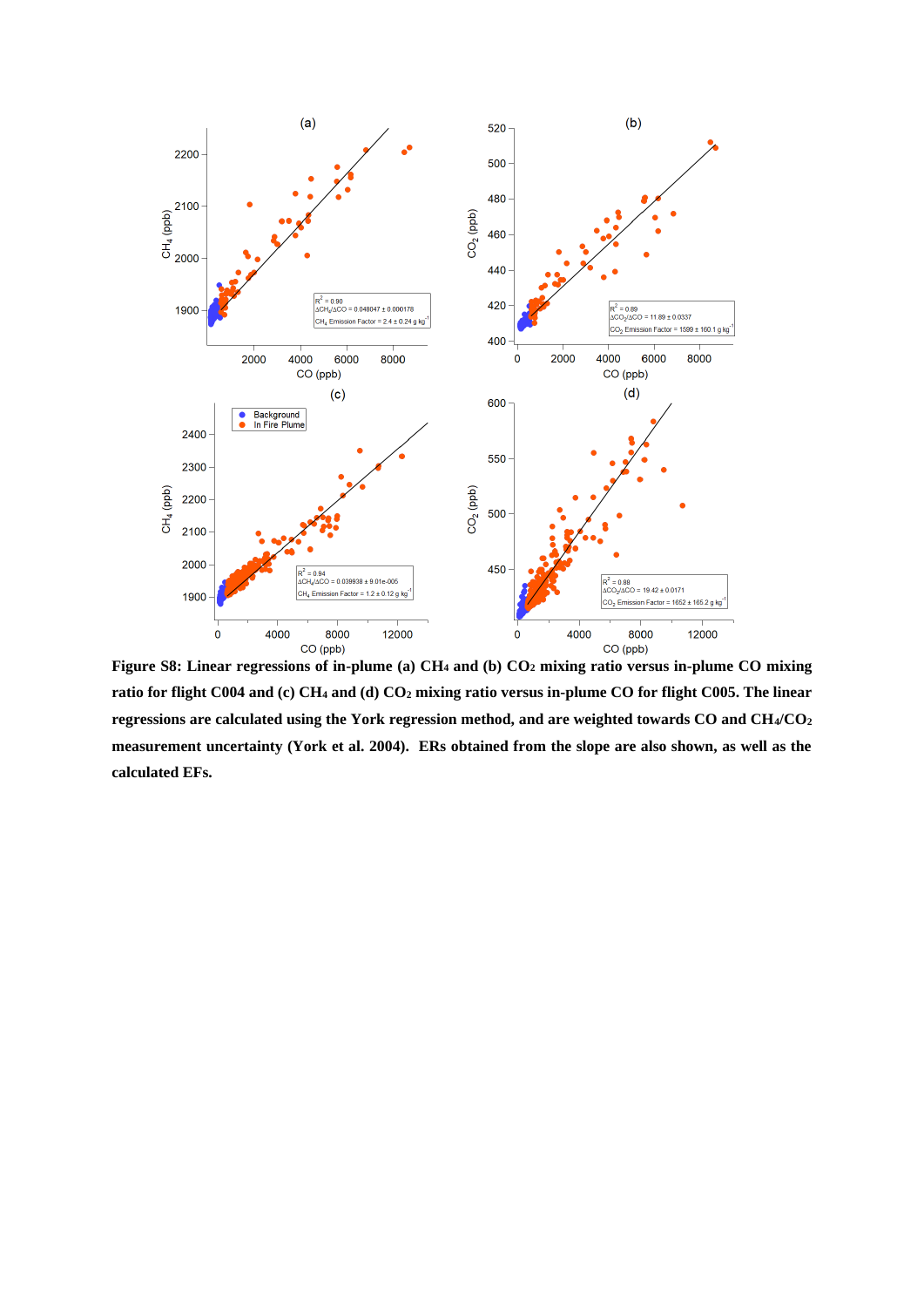

**Figure S9: Linear regressions of in-plume (a) CH<sup>4</sup> and (b) CO<sup>2</sup> mixing ratio versus in-plume CO mixing ratio for flight C132 (c) CH<sup>4</sup> and (d) CO<sup>2</sup> versus in-plume CO for flight C133 and (e) CH<sup>4</sup> and (4) CO<sup>2</sup> versus in-plume CO for flight C134. The linear regressions are calculated using the York regression method, and are weighted towards CO and CH4/CO<sup>2</sup> measurement uncertainty (York et al. 2004). ERs obtained from the slope are also shown, as well as the calculated EFs.**